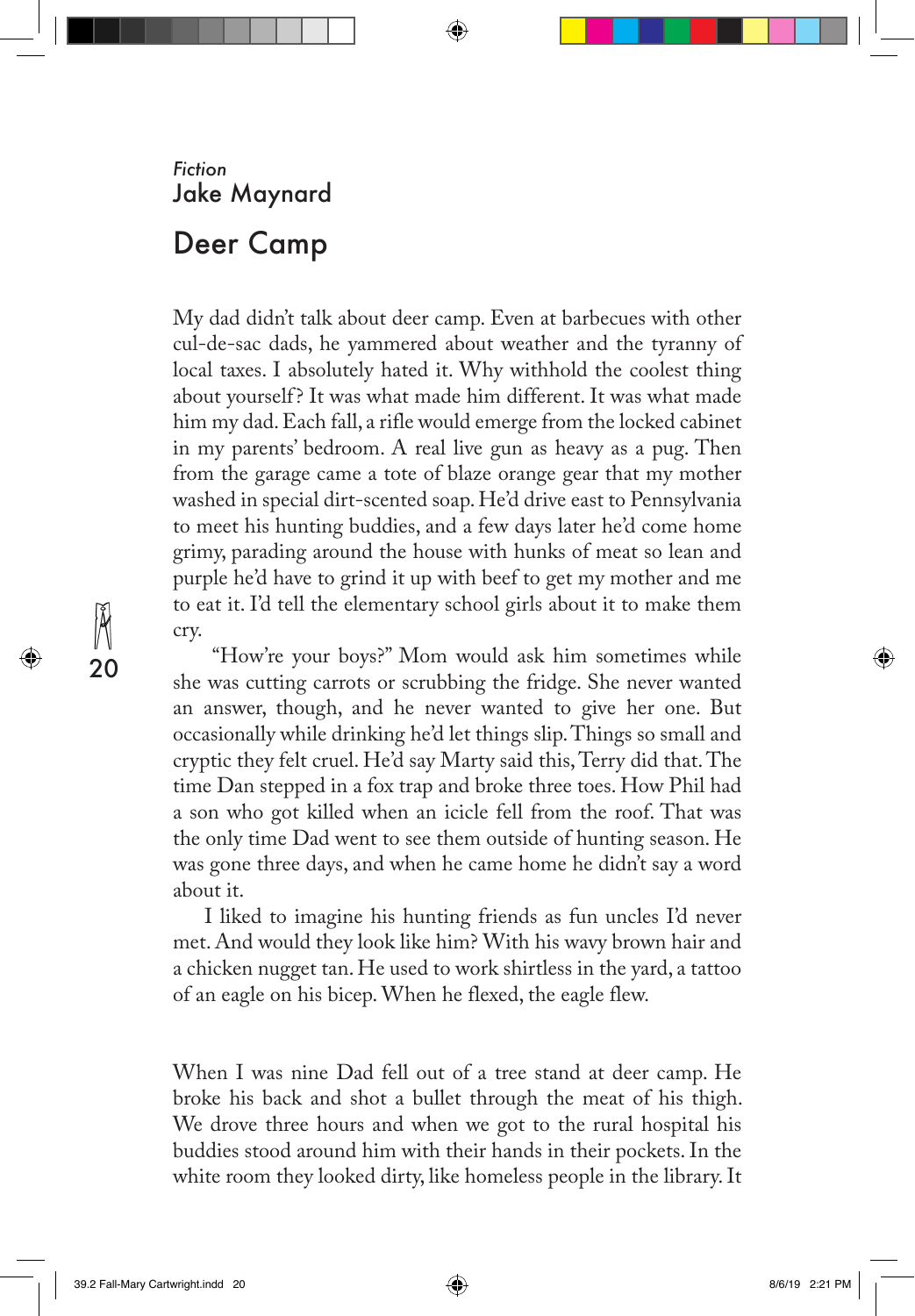was the season after Phil's son, and I think they'd all been drunk. I remember Phil bending low to meet me, his squint-wrinkles, and mom yanking me from him to speak with the doctor. Later she and Phil argued in the fluorescent hallway. I could tell by the tone of it, the hissing. I didn't think it was strange because I was still of the age to think that all adults were part of the same conspiracy.

It took Dad a month to wipe his own butt and four months to walk. We made a banner for him and hung it above the door when he returned from the hospital. It was weird to watch him shuffle over the threshold with his walker. I was barely old enough for shame or pride. I was not old enough for both at once.

At school, he became the dad who learned to walk again. I told everyone how he should have been dead or crippled, saying that he'd had a two-percent chance of survival. What I didn't mention was that he was half an inch shorter and wore patches for the pain. And he didn't go to camp anymore. He sulked around the house like something essential had been taken from him. Sometimes I'd find him in his man cave in the garage, drunk and loopy from his patches. He'd plop there in front of the space heater and stare.

Because it hurt him to throw a ball, my mom bought me an expensive plug-in football launcher. Dad threw a screaming fit the cost, the cost—and swore off ever touching it. So I used it myself, running under the arching footballs in the soft flat lawn.

"Did you see that catch?" I'd say to him, half-watching from the porch.

"Extend your arms and you wouldn't have to dive," he'd say.

Eventually I left it in the rain too much and it died.

Five years and two surgeries later Dad decided to go back to camp. I couldn't believe he let me come.

When I was little, I imagined deer camp would be made from big logs like a state park lodge. But it looked like a garden shed. The place was Phil's, who lived a few towns away, but it was obvious they all took some pride in it. There was no electricity and no running water and no stone fireplace with guns crossed above it. Everybody slept on cots they unfolded at night and I was given the loft, not much bigger than a coffin. When we arrived the men said hello and questioned me about girlfriends and guns, smiling through

39.2 Fall-Mary Cartwright.indd 21 8/6/19 2:21 PM

⊕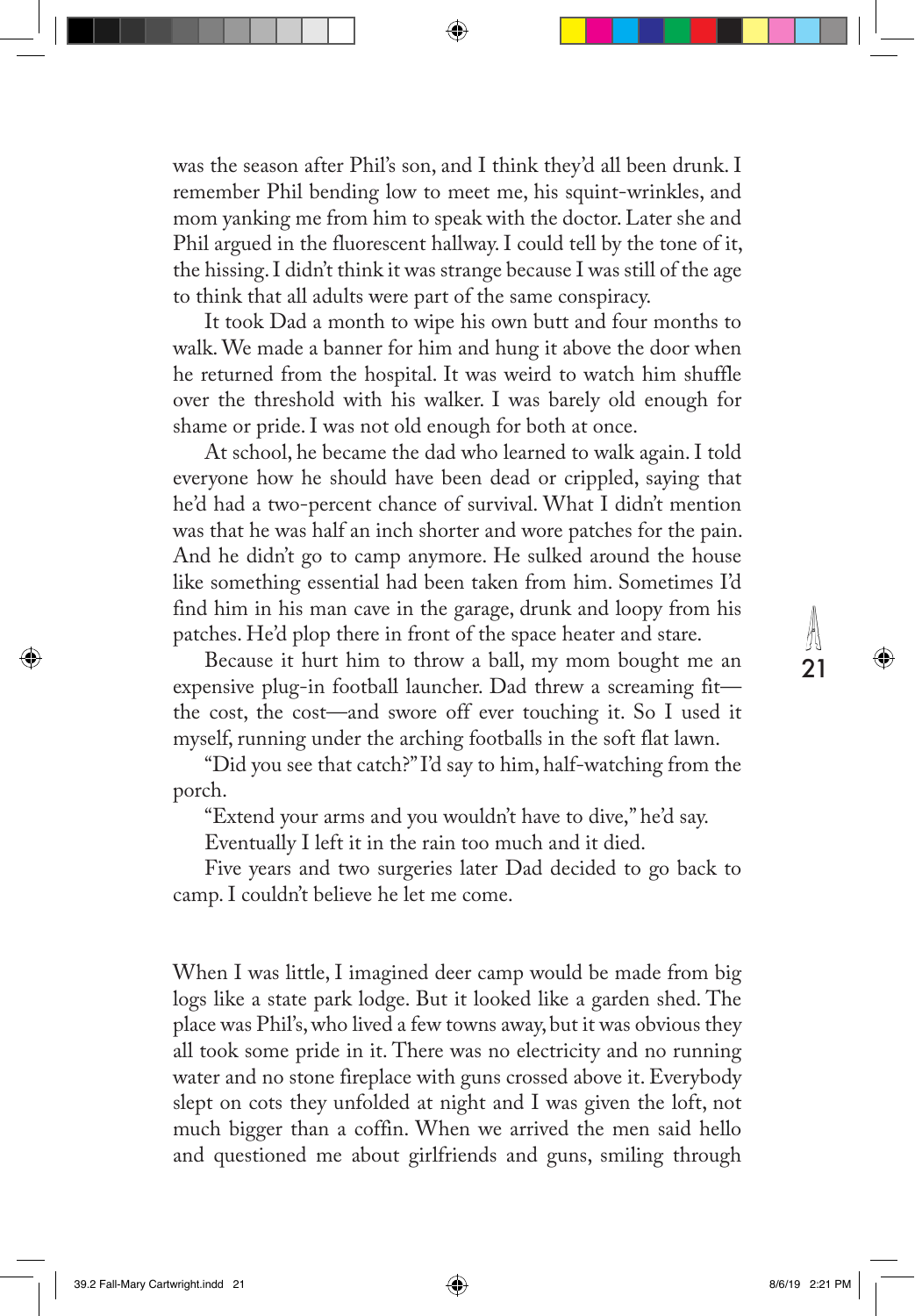their big beards. Then we worked until dark, unloading gear and clearing the mouse nests from the camp's corners. My dad insisted on handling the firewood, grunting as he wrestled wheelbarrows from the woodshed to the porch.

↔

Inside, the walls were mostly bare. One had an old board impaled with barn spikes to hang gear, and on another hung a nude calendar I tried to look at and not look at it. Near the woodstove hung a rack of antlers, the only one in the camp. It was a huge, knuckled, mutant mess with tines that forked off in every different direction, like roots. It had ten points on one and eleven on the other. I wanted antlers like that. I wanted to kill a huge buck and have Dad thumb its blood onto my forehead. Years before my friends and I had found a baby rabbit and crushed it with a cinder block so I figured I was at least half ready.

"You lookin to hunt tomorrow?" Phil asked me while we ate thick burgers and chips.

"It's his year to learn," Dad answered. "And anything we got will put him on his ass."

"I just bought a .243 special for this," Phil said. "He could shoot it."

"He could," dad said, his voice ticking up.

"He's got his mother's frame," Terry said from the window, where he was pissing out into the night.

"Shut it," Phil said. "And put that thing away."

"We'll see how it goes," Dad said. "I ain't making any promises." After a while they began to ignore me, drinking beer and swapping stories. "I've got one for you," Phil said. "One day Marie came from the garden all in a tizzy because she found a snake skin. And I went out there and sure enough a snake had shed right by the

peppers. Looked like a rattlesnake."

The cigar he'd been chewing for hours had turned his mustache brown. He relit it, a big balloon of smoke expanding from his mouth. I leaned hard against the card table. These were the stories I'd wanted.

"And so I kept a good lookout and Marie let the garden go to shit. But I didn't see anything and summer went into fall."

"Like summers are bound to do," my dad said, deep in his folding camp chair.

"And one morning I'm out in the mulch pile getting mulch for

39.2 Fall-Mary Cartwright.indd 22 8/6/19 2:21 PM

22

⊕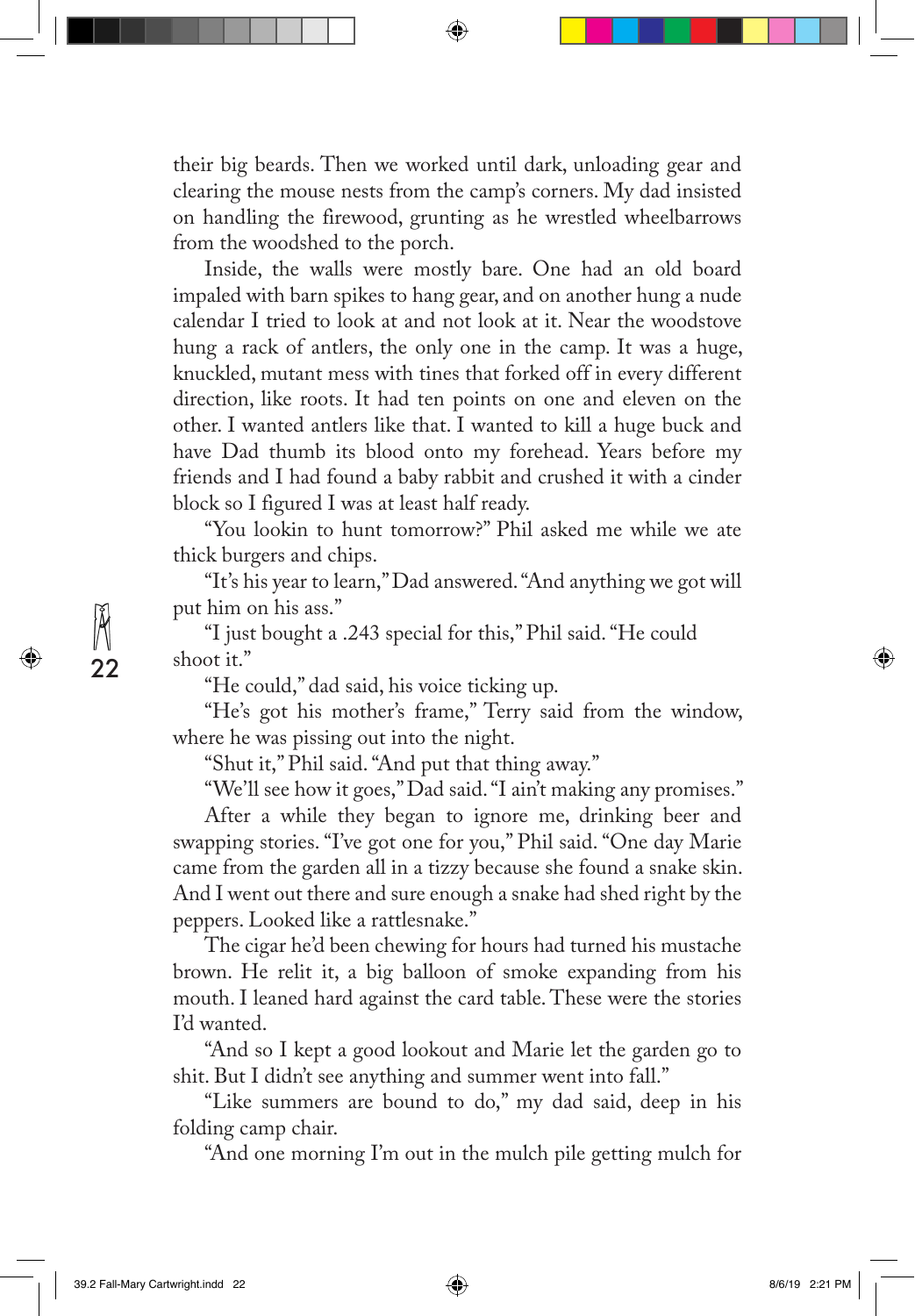Marie's beds and I notice another snake skin and my ass puckers up."

The men nodded, so I nodded.

"And I heave that pitchfork into the mulch and heft it out and right there, impaled on the tines, is a whole nest of little rattlesnakes, all tangled together. It sounded like a fucking morocco with all those rattles whizzing."

"A maraca, you mean," dad said. "Morocco's a country."

"A maraca, then. All of those little bastards rattling, their guts popping out, writhing all over the place." Phil went swig, puff, swig.

"So what'd the old lady say about it?" Dan asked. Dan was the huge clumsy one with a caterpillar unibrow.

"Nothing," Phil said. "I burnt the whole mulch pile and told her a hot ash from the burning can touched it off."

Everybody chuckled and so I laughed the hardest. Phil looked at me, his tobacco-stache underlit by the lamp on the plywood floor. "You think I'm pulling your leg?"

I shrugged.

⊕

"Looks like he could use some social lubrication," Terry said. "That won't go over well," Dad said.

"It'll go over as well as he lets it," Phil said.

Dad shook his head and Phil shook his head. Again. All the eyes in the room latched onto him until Dad limped to the green Coleman cooler by the door, and grabbed two beers. He cracked one for himself and set the other in front of me.

He said, "Sip."

A few hours later I woke on the hot loft floor with my contacts burning into my eyes. My mouth tasted like wet bread and I didn't remember getting there. The air was thick and quiet except for the heavy snoring from below. I sat up and hit my head on the cross board. Outside it was snowing. A paper sheet of it on the dead leaves and the moon on that, Crayola blue. Out by the woodpile something moved. I thought: Yeti. Bigfoot. An ax-wielding psycho in a bloody wedding dress. I wiped frost from the glass and touched it to my stinging forehead. It was Phil, and Dad. They pulled apart from each other and came back together, hugging tight in their big Carhart jackets. They slapped each other's backs but stayed close,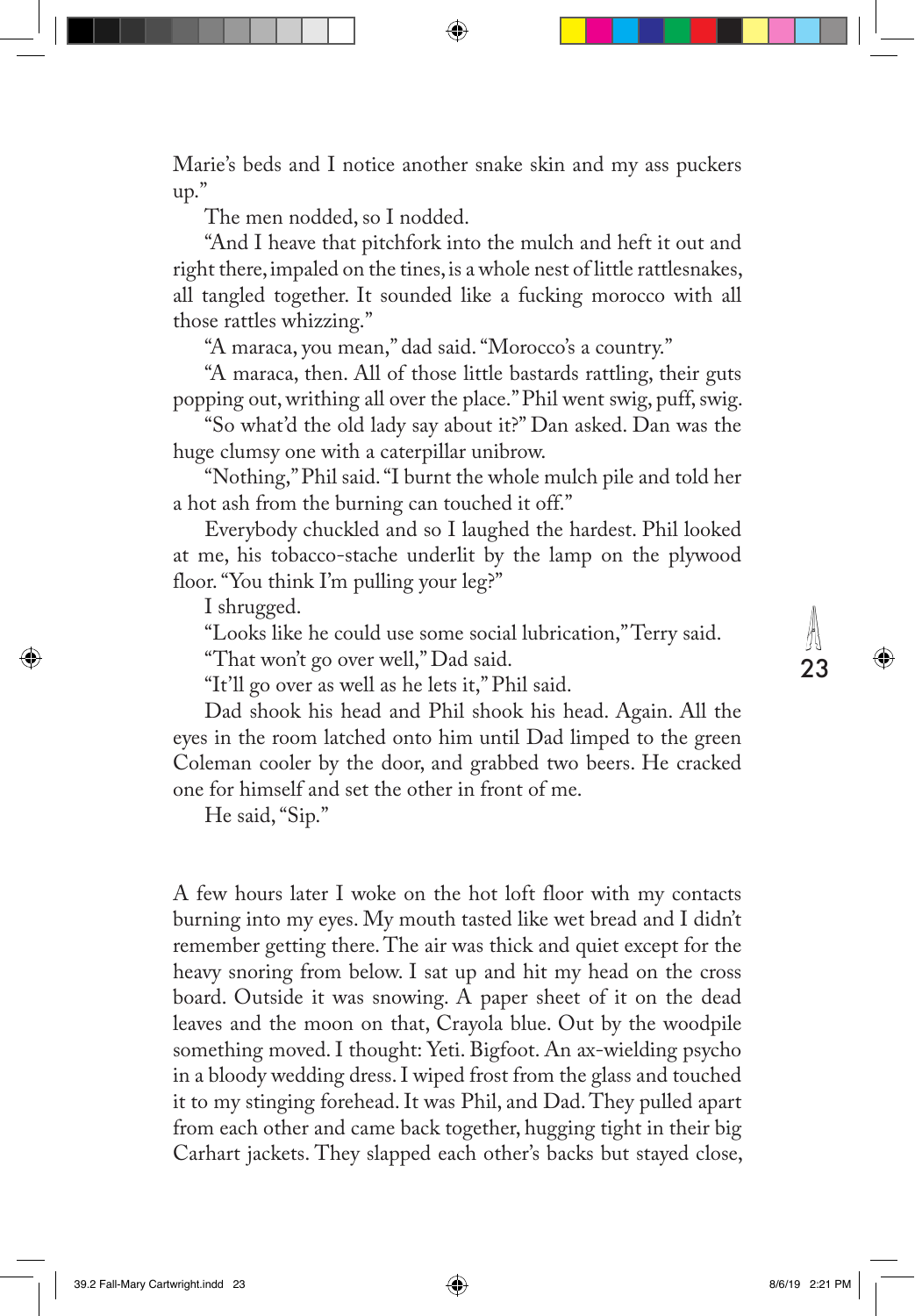swaying like my mother's wind chimes.

At breakfast they ribbed me for puking and fed me eggs and greasy bacon. I even drank a little coffee and choked down the bitter grit at the end.

⇔

"I like coffee," I said. "The blacker the better."

Phil boxed my ears and told me that camp coffee would put hair on my chest.

The sun was poking over the hillside, melting the snow where it hit. It was the week after Thanksgiving and the woods looked empty. Wasted, brown. The men complained they'd overslept, promising to get an earlier start tomorrow. Phil and I were supposed to hike up the creek that ran through the property to the top of the hill. Then we'd spread out and walk straight down, slow as sloths, and clap to move the deer from their beds. This used to be my dad's job back when he could walk right. The rest of the guys would wait for the deer in the valley. They called it a deer drive and bemoaned the fact that the state higher-ups were probably going to make the practice illegal.

We hiked. At the top of the ridge Phil and I stopped at a big rock and looked out over the valley, all gold and brown. The sun was out and the snow'd rotted away. I could see a big ocean of hills that led back home, to my laptop and my mom.

"What's next," I asked.

Phil took off his orange cap and slapped it on his knee. "Listen up, you little shit."

All the flaps in my stomach closed shut.

"When I was a kid I had these two hunting dogs," he said. "And, one day, one of them stepped in a hole and hurt its leg. And after a couple of days of limping, the other dog started doing the same. Just limping, you know. And we all thought it was pretty funny until the hurt dog started to get better. Little by little it just healed up. But that second dog limped like that the rest of its life."

"I'm not sure what you mean."

"I'm talking about your father." He lifted the rifle from the rock where it leaned and I thought for a second he was planning to shoot

39.2 Fall-Mary Cartwright.indd 24 8/6/19 2:21 PM

24

⊕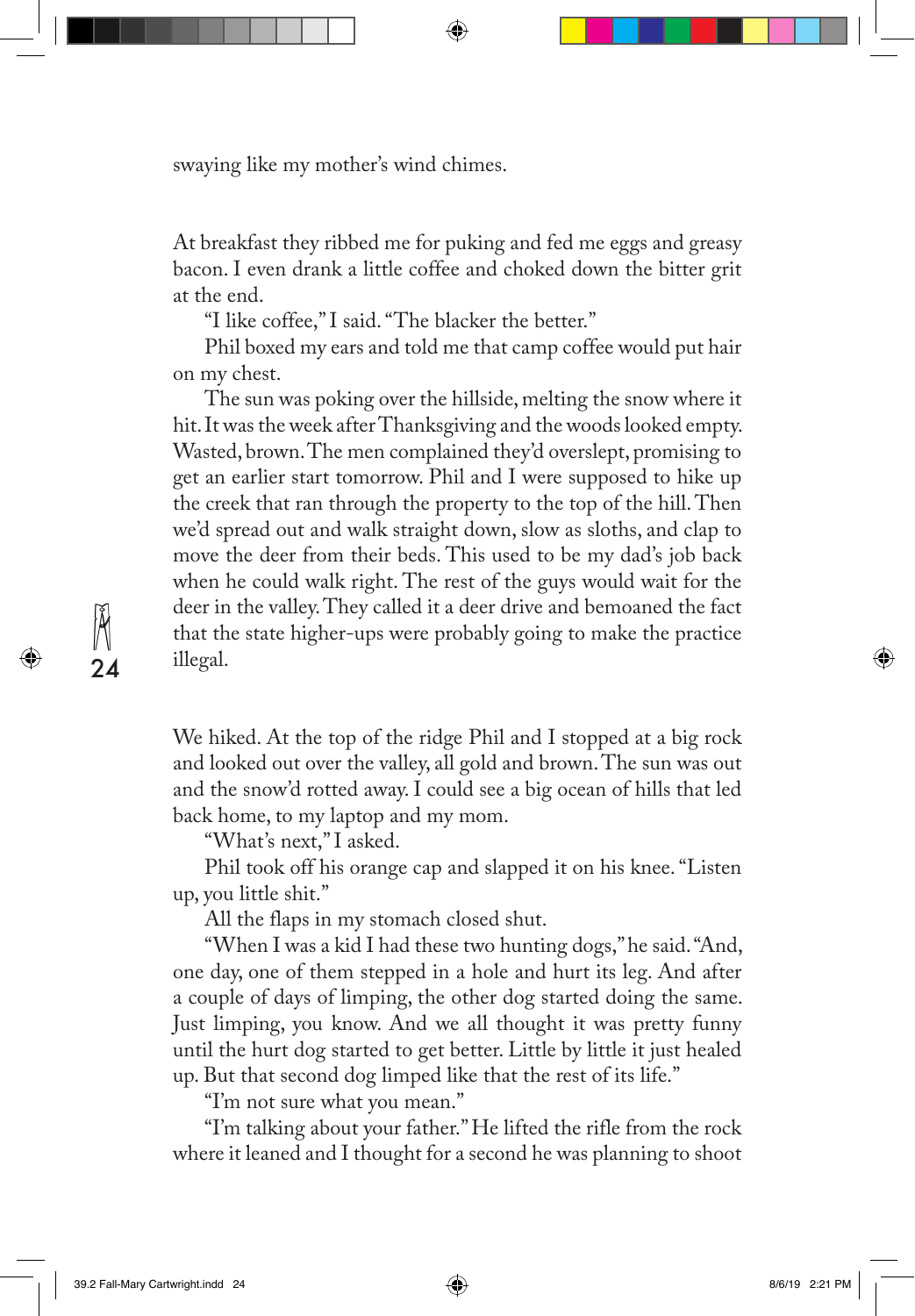me.

"He hasn't even taken you to the gun range yet?"

"No."

"Then he sure as hell isn't going to let you hunt. I love the man but he's full of lies. Been pitying himself since college."

↔

He handed me the gun and told me not touch a goddamn thing. He took off his jacket and folded it perfectly, like a mom might, and laid it on top of the rock. "You do have your mother's figure. You need something to lean on."

He took the magazine from his pocket and put it in the gun and inspected it.

"You keep the fucking safety on."

I nodded.

"And you slide the bolt forward." He demonstrated. "And jiggle it if it sticks."

"And you keep the son of a bitch pulled firm into your shoulder. And I mean firm."

He set me up and explained the scope. I sighted at a tree and watched it wobble in-and-out of the crosshairs as I shook. Eventually I pulled and the recoil rippled the whole way through me. The noise and force of it were like one big thing, attached to each other, a rubber band of shock down to my cold toes. It took the air from inside of me.

"Jesus Christ was that bad," he said laughing. "Again."

This time my hands shook even worse. I didn't want to shoot, didn't want the shock of it again. My shoulder hurt.

"Do it."

⊕

And that was the time I scrunched up. That's what Phil called it. Apparently I lowered the gun butt before I pulled the trigger, slipping it under my armpit, and I didn't hear him when he said DON'T. When I pulled the trigger the gun recoiled, sending the scope back into my face. It burned and stung and rattled my thoughts. I dropped the gun and it slid off the rock, scraping the stock the whole way down.

"Oh motherfucker," Phil said. "You went and got yourself scoped." He put his hand on my chin and jerked my head to the side to look at my wound. "You're gonna have a scope ring around your eye. And you're cut a little on your nose there. Just keep your hat down low when you get back to camp. Wipe the blood with a

39.2 Fall-Mary Cartwright.indd 25 8/6/19 2:21 PM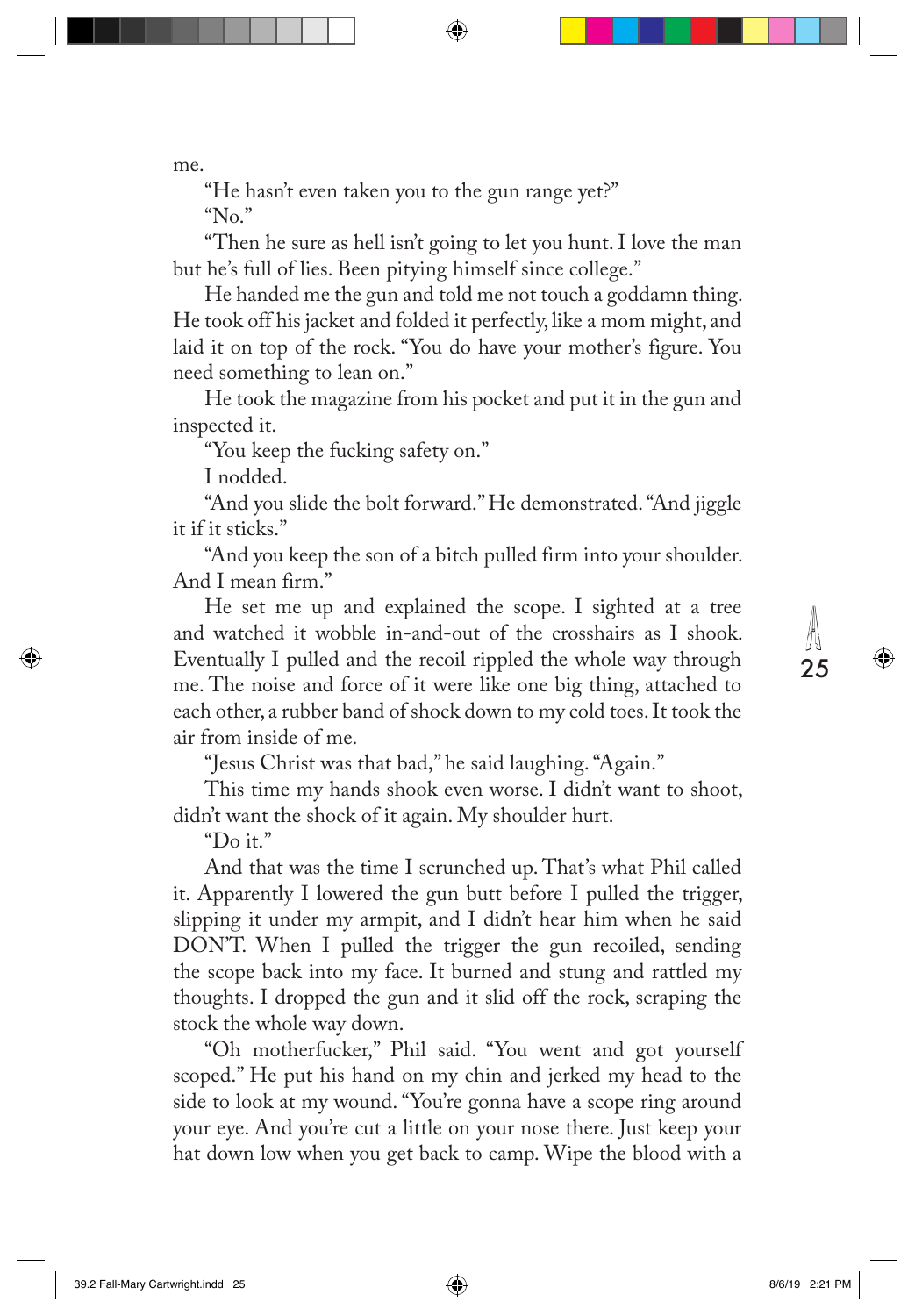fern or some shit and if your old man asks, you tell him you fell. Seems like something you'd do."

⊕

Then he told me how to get down the hill and he left me there alone holding a cold flat stone against my eye to help the swelling. He said to wait fifteen minutes before I headed down.

I started walking the way he'd had explained to me—across the ridge until I saw three dead stumps, then straight down. But of course I was from the suburbs, a place with all the edges rounded, so it didn't surprise me at all when I couldn't find the stumps. Back and forth across the ridge, the light shifting, no luck. I couldn't even find the place where I'd scoped myself. Eventually I picked a spot at random and descended into the gray woods.

I thought about the limping dog. The icicle in Phil's kid's brain. My mom cussing him out, and the hug. The Hug. Was my dad queer? I'd seen him feeling up my mom once, standing behind her with his hand up her shirt while she stirred pasta sauce. It made sense to me now that he didn't explain deer camp to the neighbors. Even being here, it was impossible to understand.

Earlier in the morning, after we'd went over the plan, I'd followed Dad to the outhouse and asked him if I could stay with him instead of hiking with Phil. In truth it wasn't because I wanted to be with my father, but because Phil'd scared me with his snake story and the way he'd squeezed my father in the night. And now? Now I was less afraid of him but I understood him even less. It struck me that I knew Phil about as well as I knew Dad, and that Dad could be depressed or gay or both and I had no way to figure it out.

When I asked Dad if I could stay with him instead of going with Phil, he'd said. "Cal, we need you up there. Man up and play by the rules."

I told him my ACL was hurting, which was the only lie I could think of, and when he ignored me I began to follow him with a slight limp, hoping he'd notice. He didn't.

"Dad," I said. "Please."

"Listen," he said, his voice sharp. He leaned close until I could see his nose pores. "You'll be fine. But please stop being such a fucking pussy about this."

39.2 Fall-Mary Cartwright.indd 26 8/6/19 2:21 PM

26

⇔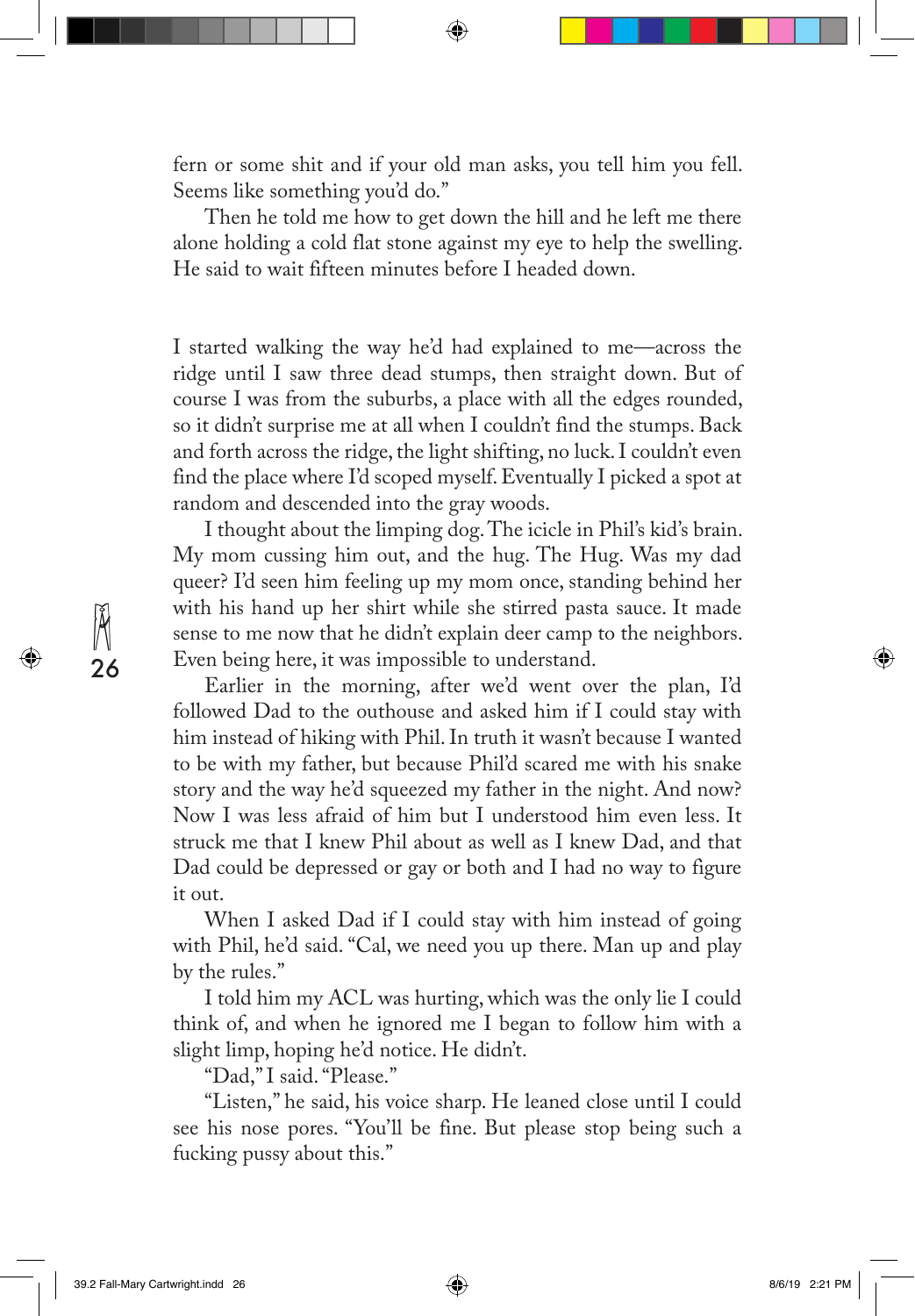Now a flush of shame rose up in me. Lost in the woods. Scoped in the eye. Couldn't even kill a tree. Even my gay depressed dad calling me a pussy. I wished I was either older or younger. Either one would do.

↔

They said I was lost for two hours and had been back at the camp drinking beet for almost as long. When I returned, my father and Phil were standing at the door, zipping their coats to come and find me. Terry and Dan were in the camp behind them, hovering over some steaks on the stove. The whole place reeked like meat and sweat. I was shivering cold, cold right down to my insides.

"Jesus Christ," dad said. "What took you so long?"

"I couldn't find my way down," I said, passing him to stand by the woodstove.

Terry handed me a knife with a piece of pink meat on the end. I didn't like pink meat but I ate it anyway, the best pink meat of my life.

"What happened to your face?" Terry asked.

I said nothing.

"Get the hell over here." I walked to my father, looking stuck in his camp chair with his legs propped up on a milk crate. He knocked off my hat by the brim and looked hard at me.

"I fell."

↔

He stood, quicker than usual, and turned to Phil. "He comes back half-froze with a scope ring around his eye. What in the hell am I supposed to tell Maggie about this?"

"Tell her you took him out hunting. Tell her accidents happen."

Dad grabbed a beer from the cooler and flicked the water from his hands onto my face. "I didn't say you could shoot." I apologized and found a seat near the stove. It was quiet for a minute, the air thick with wood smoke and dad's rage. His ears were turning red and I knew he wasn't going to let it go. And after a few minutes, he proved me right.

"You know, Phil?" he said, slow. "I didn't tell you to take my kid shooting. I didn't tell you to get him lost in the fucking woods."

"It's not his fault," I said. "I looked for the three stumps. I just couldn't find them."

My dad said, "Three stumps."

39.2 Fall-Mary Cartwright.indd 27 8/6/19 2:21 PM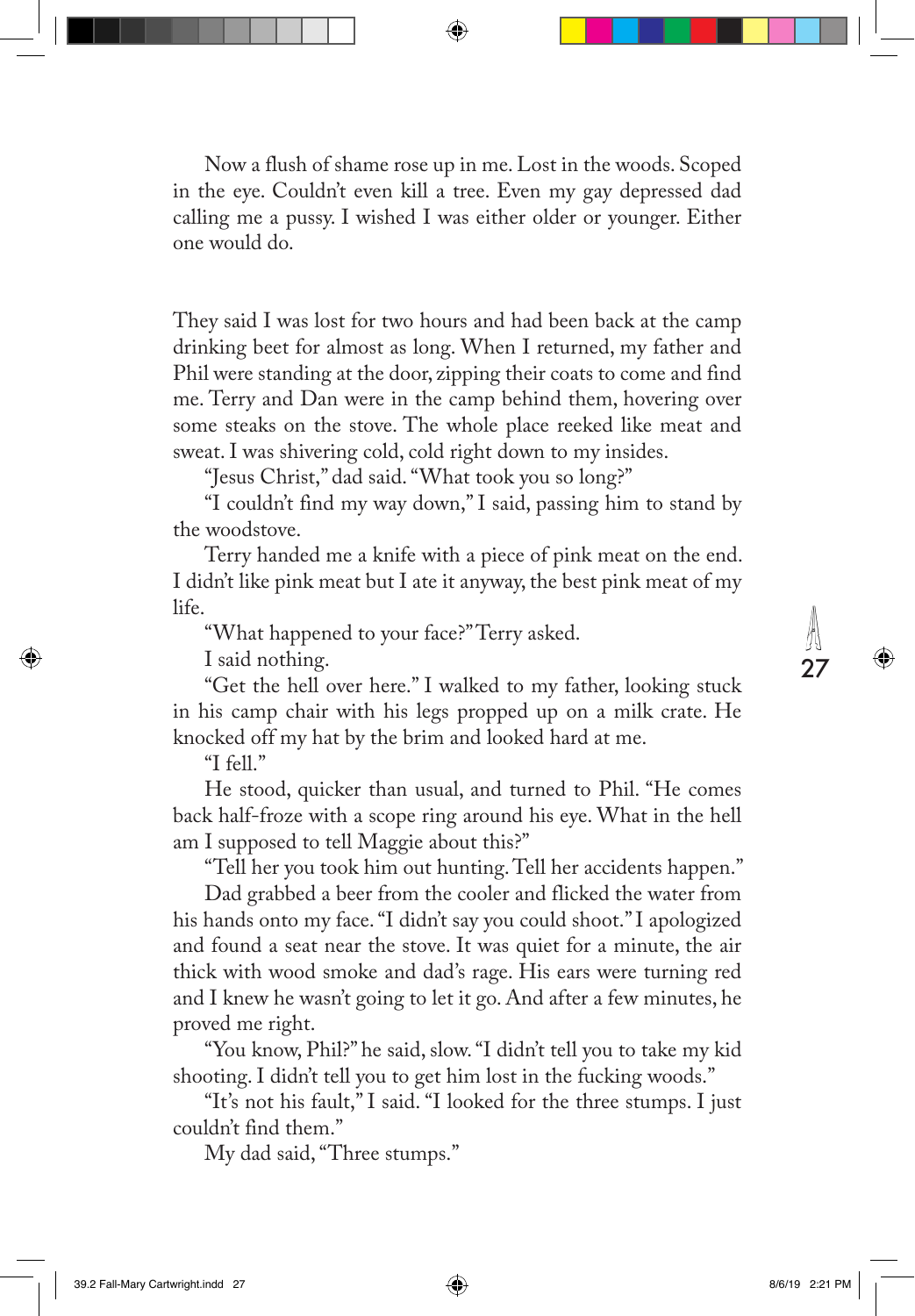"You walk across the ridge until you find the three stumps." I looked at everyone, one big collective shrug. Phil was smiling now, yellow teeth under his stache.

↔

"I didn't think he'd get so lost," Phil said.

"You played the stump trick on my fucking kid?"

"It's good for him."

"Who the fuck are you to say? I didn't take him up there!"

"Goddam right you didn't," Phil said. "Goddam right you didn't."

Terry kept saying easy now, but nobody listened.

"All you do is take," Phil said, a finger in my dad's face. "All you do is take from people." I thought of my mom bathing him after his fall. The way she brought him beers in the garage.

When Dad ignored him, Phil said, "You didn't even want to bring your own kid hunting."

My father rushed him, pushed him back into the wall. The cooler tipped over and water and ice and beer all rolled onto the floor. They wrestled and tugged each other's shirts, awkward like neither one could be the first one to hit the other. But in the end Phil didn't have to hit him. He just spun Dad around and pinned him chest-first to the wall, his body pressed against Dad, hands on his wrists, chest to his back, asking Dad if he really wanted this in front of his boy.

I just watched it happen, wanting both of them to end up hurt.

We packed up and left that evening. On the drive I asked my father if he'd really wanted to leave me at home and he said, "Yes. And I don't owe anyone a fucking explanation."

That was it. I didn't ask any more.

That winter dad's drinking got worse and by summer my mom had thrown him out. He kept boxes in the garage, though, and some of his extra clothes hanging in their bedroom closet. It was part of a larger strategy to keep himself in mind. When he'd come by for this-and-that he'd leave a flannel on a chair or a self-help book splayed open over the remote.

She ignored him for a while but over the next year he came by more often each month, sometimes staying for dinner. He told me one evening that he'd been through pain management classes and he was getting better. Getting well. The young part of me believed him. It'd been a bad accident, bad enough to change him. And I

39.2 Fall-Mary Cartwright.indd 28 8/6/19 2:21 PM

28

⇔